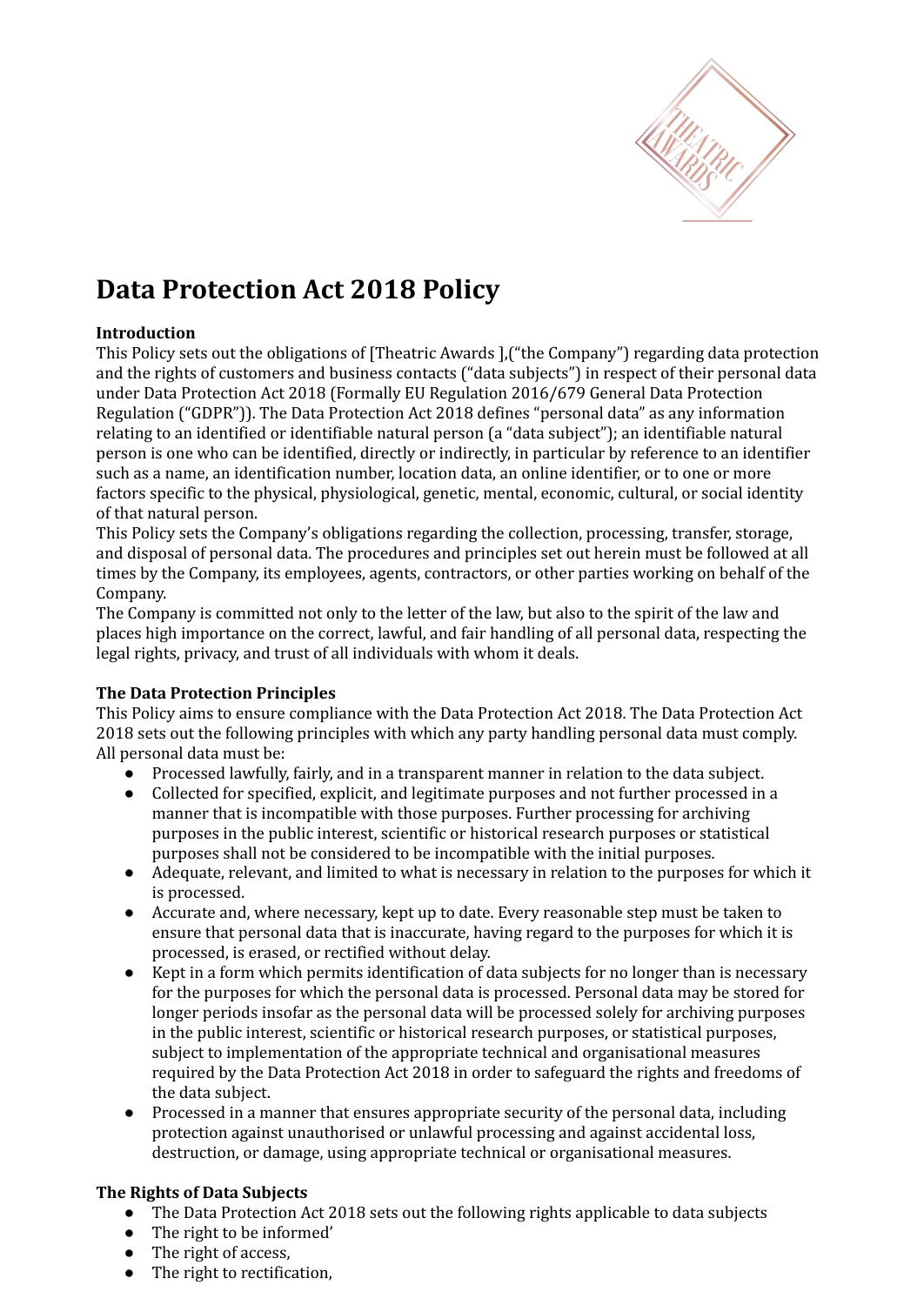- The right to erasure (also known as the 'right to be forgotten'),
- The right to restrict processing,
- The right to data portability,
- The right to object; and
- Rights with respect to automated decision-making and profiling.

## **Lawful, Fair, and Transparent Data Processing**

The Data Protection Act 2018 seeks to ensure that personal data is processed lawfully, fairly, and transparently, without adversely affecting the rights of the data subject. The Data Protection Act 2018 states that processing of personal data shall be lawful if at least one of the following applies:

- The data subject has given consent to the processing of their personal data for one or more specific purposes;
- The processing is necessary for the performance of a contract to which the data subject is a party, or in order to take steps at the request of the data subject prior to entering into a contract with them;
- The processing is necessary for compliance with a legal obligation to which the data controller is subject;
- The processing is necessary to protect the vital interests of the data subject or of another natural person;
- The processing is necessary for the performance of a task carried out in the public interest or in the exercise of official authority vested in the data controller; or
- The processing is necessary for the purposes of the legitimate interests pursued by the data controller or by a third party, except where such interests are overridden by the fundamental rights and freedoms of the data subject which require protection of personal data, in particular where the data subject is a child.
- If the personal data in question is "special category data" (also known as "sensitive personal data") (for example, data concerning the data subject's health), at least one of the following conditions must be met:
- The data subject has given their explicit consent to the processing of such data for one or more specified purposes (unless EU or EU Member State law prohibits them from doing so);
- The processing is necessary to protect the vital interests of the data subject or of another natural person where the data subject is physically or legally incapable of giving consent;
- The processing relates to personal data which is clearly made public by the data subject;
- The processing is necessary for the conduct of legal claims or whenever courts are acting in their judicial capacity;

# **Specified, Explicit, and Legitimate Purposes**

The Company collects and processes the personal data set out in this Policy. This includes:

- **●** Personal data collected directly from data subjects **OR**
- Personal data obtained from third parties.
- The Company only collects, processes, and holds personal data for the specific purposes set out in this Policy (or for other purposes expressly permitted by the Data Protection Act 2018).
- Data subjects are kept informed at all times of the purpose or purposes for which the Company uses their personal data.
- ●

# **Adequate, Relevant, and Limited Data Processing**

The Company will only collect and process personal data for and to the extent necessary for the specific purpose or purposes of which data subjects have been informed (or will be informed).

## **Accuracy of Data and Keeping Data Up-to-Date**

- The Company shall ensure that all personal data collected, processed, and held by it is kept accurate and up-to-date. This includes, but is not limited to, the rectification of personal data at the request of a data subject.
- The accuracy of personal data shall be checked when it is collected and at regular intervals thereafter. If any personal data is found to be inaccurate or out-of-date, all reasonable steps will be taken without delay to amend or erase that data, as appropriate.

#### **Data Retention**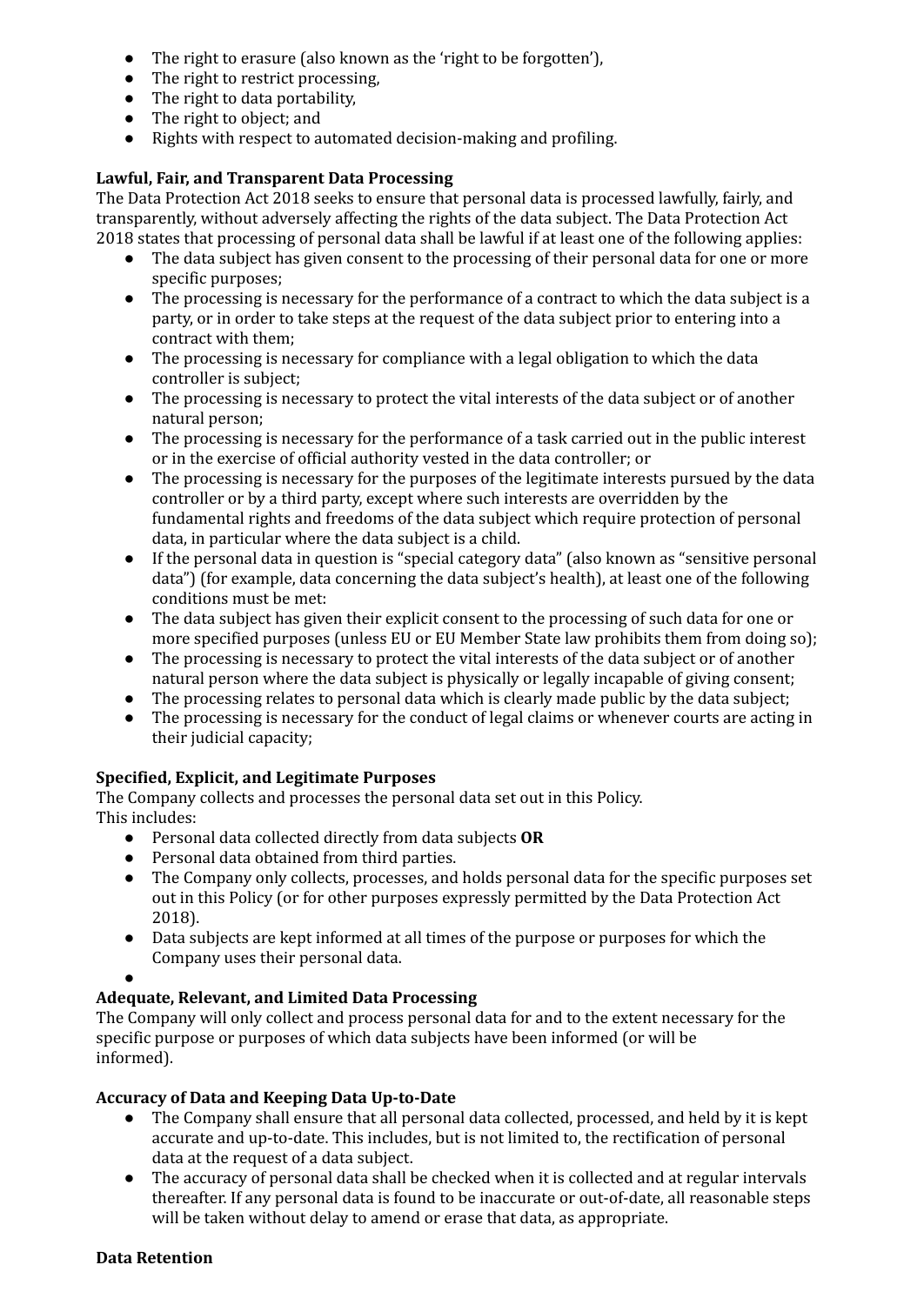- The Company shall not keep personal data for any longer than is necessary in light of the purpose or purposes for which that personal data was originally collected, held, and processed.
- When personal data is no longer required, all reasonable steps will be taken to erase or otherwise dispose of it without delay.
- For full details of the Company's approach to data retention, including retention periods for specific personal data types held by the Company, please refer to our Data Retention Policy.

#### **Secure Processing**

The Company shall ensure that all personal data collected, held, and processed is kept secure and protected against unauthorised or unlawful processing and against accidental loss, destruction, or damage. Further details of the technical and organisational measures which shall be taken are provided later in this Policy.

## **Accountability and Record-Keeping**

The Company's Data Protection Officer is Maria Marra E-Mail: contact@theatricawards.com

The Data Protection Officer shall be responsible for overseeing the implementation of this Policy and for monitoring compliance with this Policy, the Company's other data protection-related policies, and with the Data Protection Act 2018 and other applicable data protection legislation.

- The Company shall keep written internal records of all personal data collection, holding, and processing, which shall incorporate the following information:
- The name and details of the Company, its Data Protection Officer, and any applicable third-party data processors;
- The purposes for which the Company collects, holds, and processes personal data;
- Details of the categories of personal data collected, held, and processed by the Company, and the categories of data subject to which that personal data relates;
- Details of any transfers of personal data to non-EEA countries including all mechanisms and security safeguards;
- Details of how long personal data will be retained by the Company; and
- Detailed descriptions of all technical and organisational measures taken by the Company to ensure the security of personal data.

#### **Data Protection Impact Assessments**

- The Company shall carry out Data Protection Impact Assessments for any and all new projects and/or new uses of personal data.
- Data Protection Impact Assessments shall be overseen by the Data Protection Officer and shall address the following:
	- 1. The type(s) of personal data that will be collected, held, and processed;
	- 2. The purpose(s) for which personal data is to be used;
	- 3. The Company's objectives;
	- 4. How personal data is to be used;
	- 5. The parties (internal and/or external) who are to be consulted;
	- 6. The necessity and proportionality of the data processing with respect to the
	- 7. purpose(s) for which it is being processed;
	- 8. Risks posed to data subjects;
	- 9. Risks posed both within and to the Company; and
	- 10. Proposed measures to minimize and handle identified risks.

## **Keeping Data Subjects Informed**

The Company shall provide the information set out in section (i) below to every data subject: Where personal data is collected directly from data subjects, those data subjects will be informed of its purpose at the time of collection; and where personal data is obtained from a third party, the relevant data subjects will be informed of its purpose:

a) if the personal data is used to communicate with the data subject, when the first communication is made; or

b) if the personal data is to be transferred to another party, before that transfer is made; or

c) as soon as reasonably possible and in any event not more than one month after the personal data is obtained.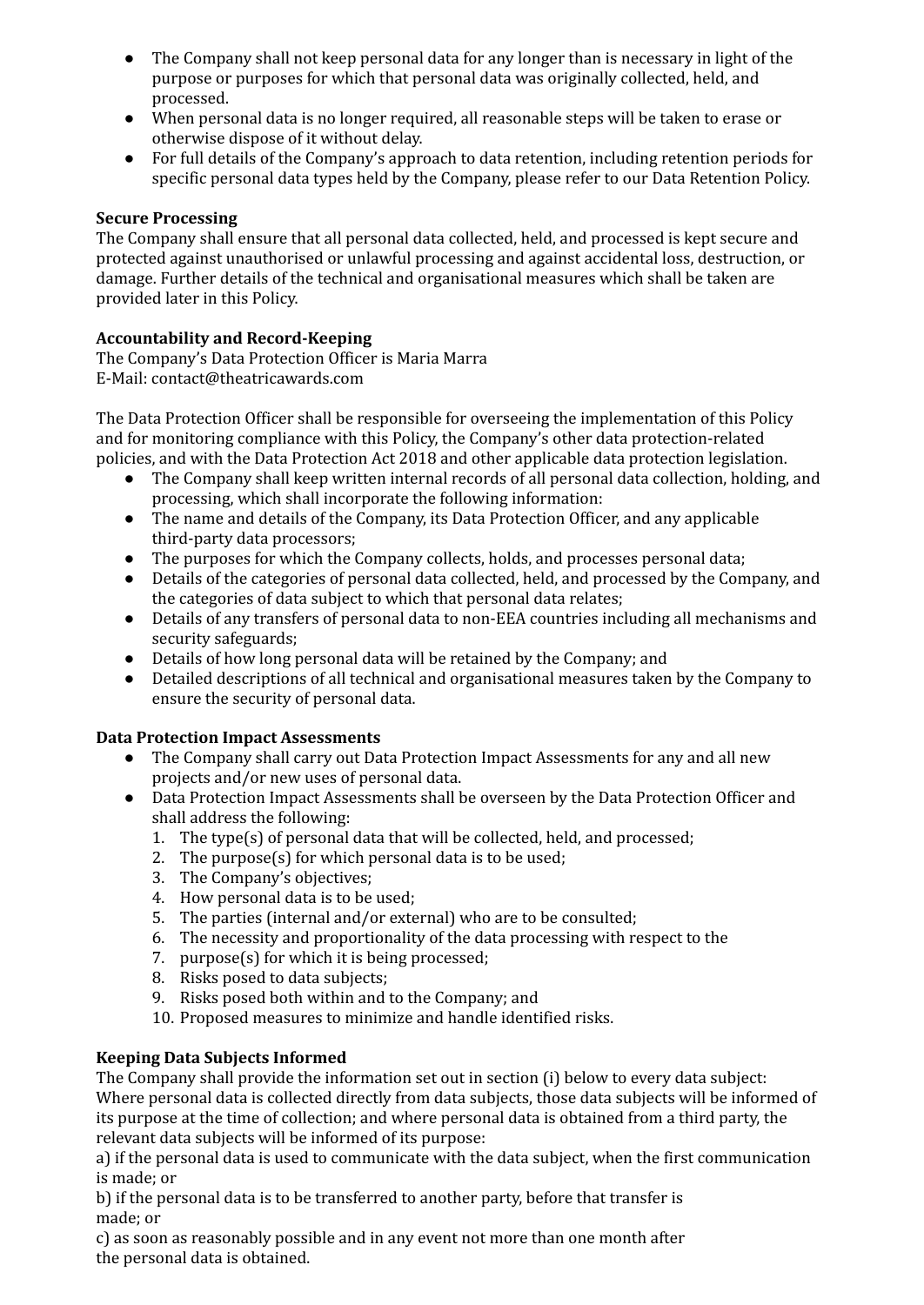- (i) The following information shall be provided:
- Details of the Company including, but not limited to, the identity of its Data Protection Officer;
- The purpose(s) for which the personal data is being collected and will be processed (as detailed in this Policy) and the legal basis justifying that collection and processing;
- Where applicable, the legitimate interests upon which the Company is justifying its collection and processing of the personal data;
- Where the personal data is not obtained directly from the data subject, the categories of personal data collected and processed;
- Where the personal data is to be transferred to one or more third parties, details of those parties;
- Where the personal data is to be transferred to a third party that is located outside of the European Economic Area (the "EEA"), details of that transfer, including but not limited to the safeguards in place,
	- o Details of data retention;
	- o Details of the data subject's rights under the Data Protection Act 2018;
	- o Details of the data subject's right to withdraw their consent to the Company's processing of their personal data at any time;
	- o Details of the data subject's right to complain to the Information Commissioner's Office (the "supervisory authority" under the Data Protection Act 2018);
	- o Where applicable, details of any legal or contractual requirement or obligation necessitating the collection and processing of the personal data and details of any consequences of failing to provide it; and
	- o Details of any automated decision-making or profiling that will take place using the personal data, including information on how decisions will be made, the significance of those decisions, and any consequences.

## **Data Subject Access**

- Data subjects may make subject access requests ("SARs") at any time to find out more about the personal data which the Company holds about them, what it is doing with that personal data, and why.
- Data subjects wishing to make a SAR may do so in writing, using the Company's Subject Access Request Form, or other written communication. SARs should be addressed to the Company's Data Protection Officer at Theatric Awards , [15 dolphin centre poole]Email:contact@theatricawards.com
- Responses to SARs shall normally be made within one month of receipt, however this may be extended by up to two months if the SAR is complex and/or numerous requests are made. If such additional time is required, the data subject shall be informed.
- All SARs received shall be handled by the Company's Data Protection Officer.
- The Company does not charge a fee for the handling of normal SARs. The Company reserves the right to charge reasonable fees for additional copies of information that has already been supplied to a data subject, and for requests that are manifestly unfounded or excessive, particularly where such requests are repetitive.

#### **Rectification of Personal Data**

- Data subjects have the right to require the Company to rectify any of their personal data that is inaccurate or incomplete.
- The Company shall rectify the personal data in question, and inform the data subject of that rectification, within one month of the data subject informing the Company of the issue. The period can be extended by up to two months in the case of complex requests. If such additional time is required, the data subject shall be informed.
- In the event that any affected personal data has been disclosed to third parties, those parties shall be informed of any rectification that must be made to that personal data.

## **Erasure of Personal Data**

Data subjects have the right to request that the Company erases the personal data it holds about them in the following circumstances:

a) It is no longer necessary for the Company to hold that personal data with respect to the purpose(s) for which it was originally collected or processed;

b) The data subject wishes to withdraw their consent to the Company holding and processing their personal data;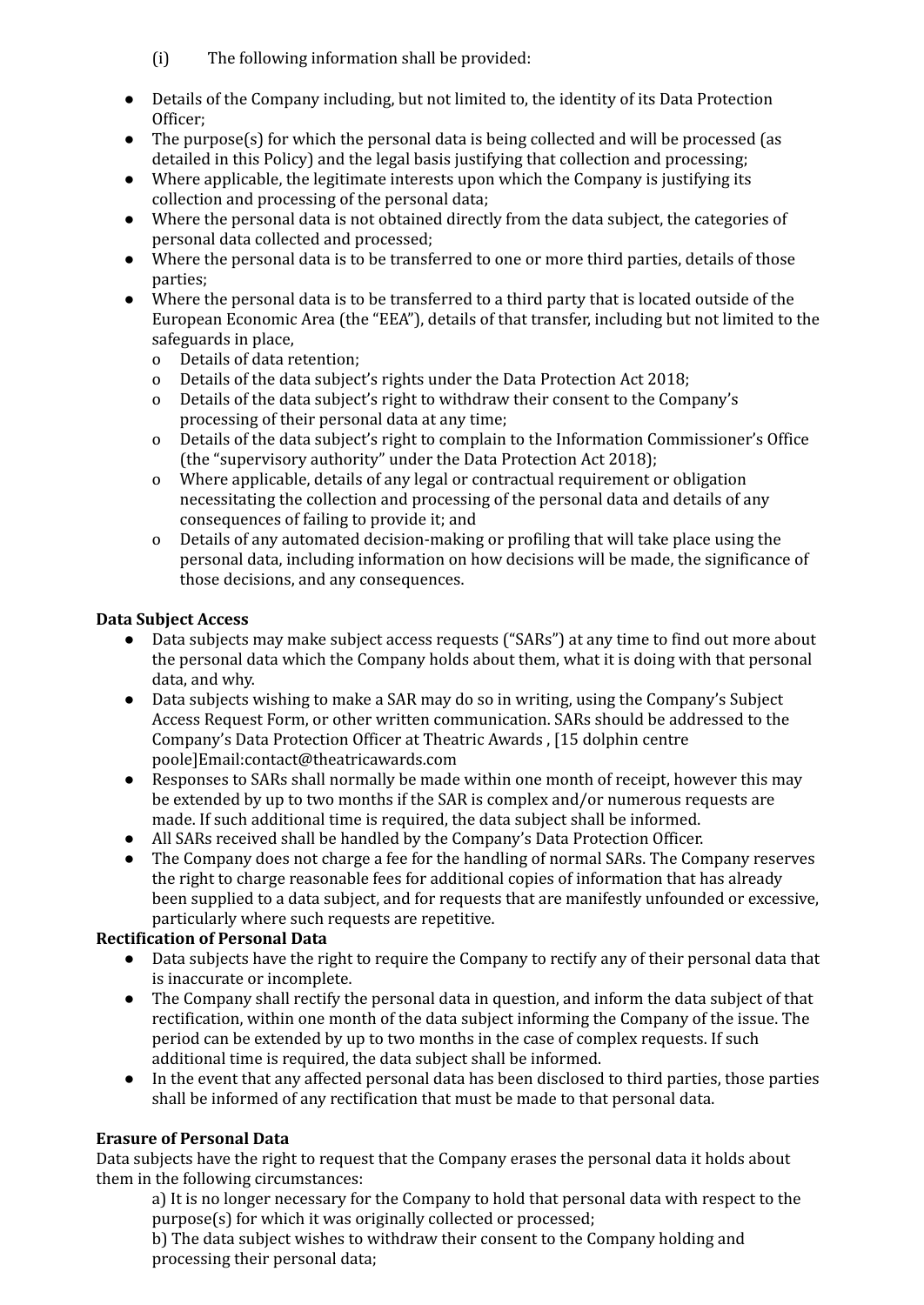c) The data subject objects to the Company holding and processing their personal data (and there is no overriding legitimate interest to allow the Company to continue doing so),

d) The personal data has been processed unlawfully;

e) The personal data needs to be erased in order for the Company to comply with a particular legal obligation**.**

Unless the Company has reasonable grounds to refuse to erase personal data, all requests for erasure shall be complied with, and the data subject informed of the erasure, within one month of receipt of the data subject's request. The period can be extended by up to two months in the case of complex requests. If such additional time is required, the data subject shall be informed. In the event that any personal data that is to be erased in response to a data subject's request has been disclosed to third parties, those parties shall be informed of the erasure (unless it is impossible or would require disproportionate effort to do so).

## **Restriction of Personal Data Processing**

Data subjects may request that the Company ceases processing the personal data it holds about them. If a data subject makes such a request, the Company shall retain only the amount of personal data concerning that data subject (if any) that is necessary to ensure that the personal data in question is not processed further.

In the event that any affected personal data has been disclosed to third parties, those parties shall be informed of the applicable restrictions on processing it (unless it is impossible or would require disproportionate effort to do so).

## **Objections to Personal Data Processing**

Data subjects have the right to object to the Company processing their personal data based on legitimate interests, direct marketing (including profiling) and processing for scientific and/or historical research and statistics purposes.

Where a data subject objects to the Company processing their personal data based on its legitimate interests, the Company shall cease such processing immediately, unless it can be demonstrated that the Company's legitimate grounds for such processing override the data subject's interests, rights, and freedoms, or that the processing is necessary for the conduct of legal claims.

Where a data subject objects to the Company processing their personal data for direct marketing purposes, the Company shall cease such processing immediately.

Where a data subject objects to the Company processing their personal data for scientific and/or historical research and statistics purposes, the data subject must, under the Data Protection Act 2018, "demonstrate grounds relating to his or her particular situation". The Company is not required to comply if the research is necessary for the performance of a task carried out for reasons of public interest.

#### **Personal Data Collected, Held, and Processed**

The following personal data is collected, held, and processed by the Company: **Data Ref. Type of Data Purpose of Data Electronic and hard copy Learner records** Theatric Awards

#### **Data Security - Transferring Personal Data and Communications**

The Company shall ensure that the following measures are taken with respect to all communications and other transfers involving personal data:

- All emails containing personal data must be encrypted using Encryption software;
- All emails containing personal data must be marked "confidential";
- Personal data may be transmitted over secure networks only; transmission over unsecured networks is not permitted in any circumstances;
- Personal data may not be transmitted over a wireless network if there is a wired alternative that is reasonably practicable;
- Personal data contained in the body of an email, whether sent or received, should be copied from the body of that email and stored securely. The email itself should be deleted. All temporary files associated therewith should also be deleted using deletion software;
- Where personal data is to be sent by facsimile transmission the recipient should be informed in advance of the transmission and should be waiting by the fax machine to receive the data;
- Where personal data is to be transferred in hardcopy form it should be passed directly to the recipient or sent using Royal Mail Registered or 1st or 2nd Class Signed For post; and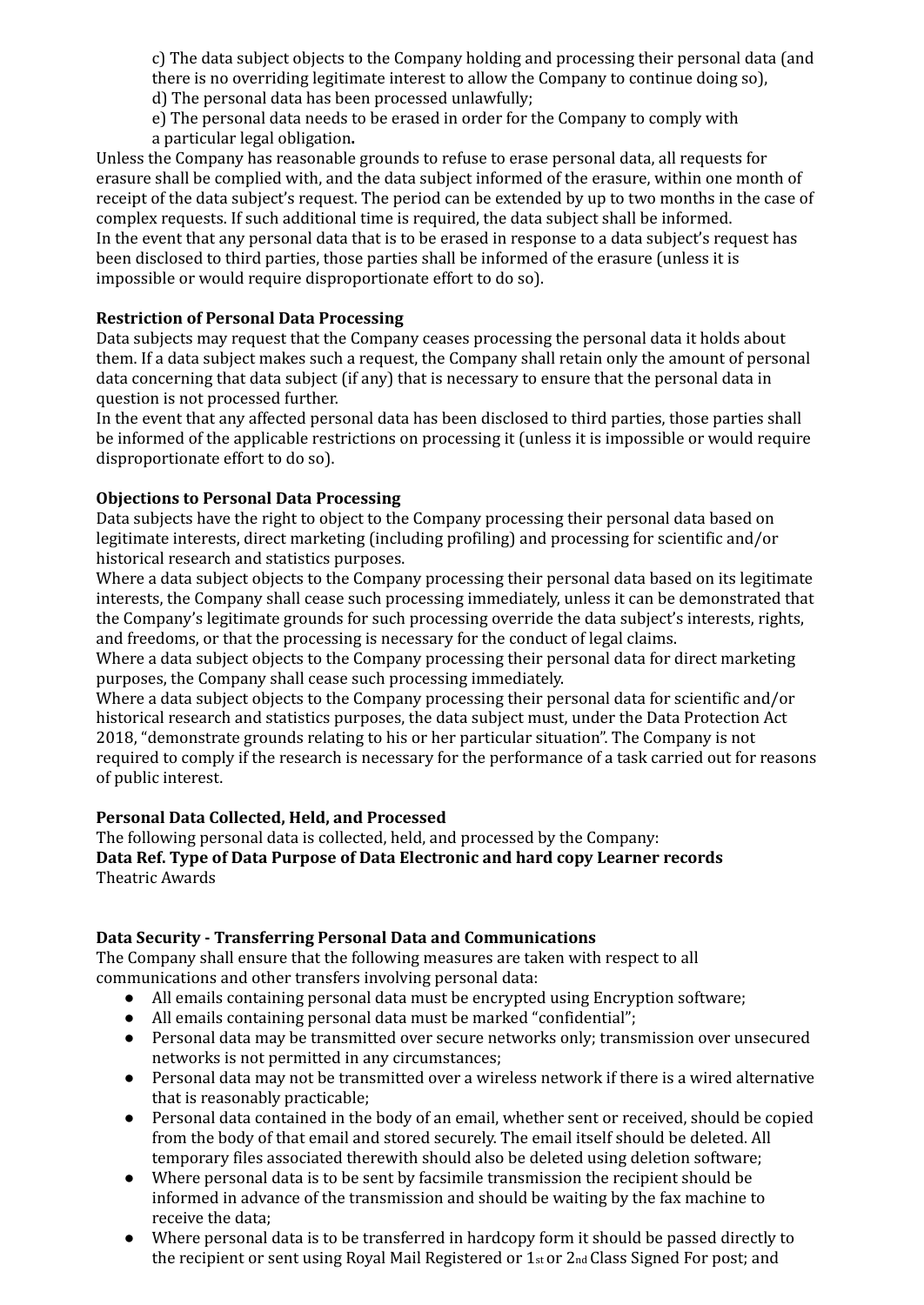● All personal data to be transferred physically, whether in hardcopy form or on removable electronic media shall be transferred in a suitable container marked "confidential".

## **Data Security - Storage**

The Company shall ensure that the following measures are taken with respect to the storage of personal data:

- All electronic copies of personal data should be stored securely using passwords and data encryption;
- All hardcopies of personal data, along with any electronic copies stored on physical, removable media should be stored securely in a locked box, drawer, cabinet, or similar;
- All personal data stored electronically should be backed up at least daily with backups stored onsite. All backups should be encrypted using data encryption'
- No personal data should be stored on any mobile device (including, but not limited to, laptops, tablets, and smartphones), whether such device belongs to the Company or otherwise without the formal written approval of the Data Protection Officer and, in the event of such approval, strictly in accordance with all instructions and limitations described at the time the approval is given, and for no longer than is absolutely necessary; and
- No personal data should be transferred to any device personally belonging to an employee and personal data may only be transferred to devices belonging to agents, contractors, or other parties working on behalf of the Company where the party in question has agreed to comply fully with the letter and spirit of this Policy and of the Data Protection Act 2018 (which may include demonstrating to the Company that all suitable technical and organisational measures have been taken).

## **Data Security - Disposal**

When any personal data is to be erased or otherwise disposed of for any reason (including where copies have been made and are no longer needed), it should be securely deleted and disposed of.

## **Data Security - Use of Personal Data**

The Company shall ensure that the following measures are taken with respect to the use of personal data:

- No personal data may be shared informally and if an employee, agent, sub-contractor, or other party working on behalf of the Company requires access to any personal data that they do not already have access to, such access should be formally requested from The Data Protection Officer,
- No personal data may be transferred to any employees, agents, contractors, or other parties, whether such parties are working on behalf of the Company or not, without the authorisation of The Data Protection Officer,
- Personal data must be handled with care at all times and should not be left unattended or on view to unauthorised employees, agents, sub-contractors, or other parties at any time;
- If personal data is being viewed on a computer screen and the computer in question is to be left unattended for any period of time, the user must lock the computer and screen before leaving it; and
- Where personal data held by the Company is used for marketing purposes, it shall be the responsibility of [Maria Marra] to ensure that the appropriate consent is obtained and that no data subjects have opted out, whether directly or via a third-party service such as the TPS.

## **Data Security - IT Security**

The Company shall ensure that the following measures are taken with respect to IT and information security:

- All passwords used to protect personal data should be changed regularly and should not use words or phrases that can be easily guessed or otherwise compromised. All passwords must contain a combination of uppercase and lowercase letters, numbers, and symbols;
- Under no circumstances should any passwords be written down or shared between any employees, agents, contractors, or other parties working on behalf of the Company, irrespective of seniority or department. If a password is forgotten, it must be reset using the applicable method. IT staff do not have access to passwords;
- All software (including, but not limited to, applications and operating systems) shall be kept up-to-date. The Company's IT staff shall be responsible for installing any and all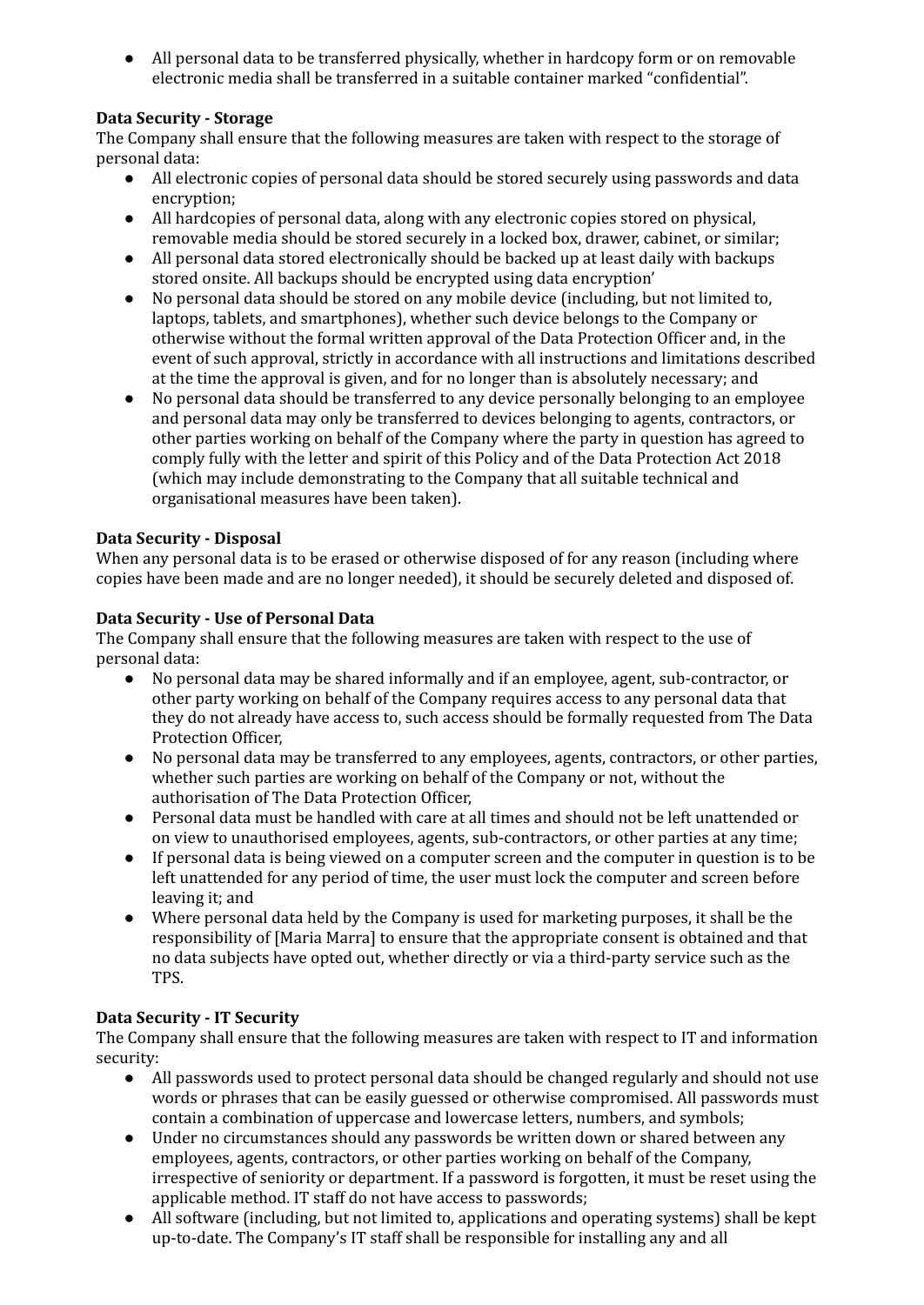security-related updates after the updates are made available by the publisher or manufacturer, unless there are valid technical reasons not to do so; and

● No software may be installed on any Company-owned computer or device without the prior approval of the Company.

#### **Organisational Measures**

The Company shall ensure that the following measures are taken with respect to the collection, holding, and processing of personal data:

- All employees, agents, contractors, or other parties working on behalf of the Company shall be made fully aware of both their individual responsibilities and the Company's responsibilities under the Data Protection Act 2018 and under this Policy, and shall be provided with a copy of this Policy;
- Only employees, agents, sub-contractors, or other parties working on behalf of the Company that need access to, and use of, personal data in order to carry out their assigned duties correctly shall have access to personal data held by the Company;
- All employees, agents, contractors, or other parties working on behalf of the Company handling personal data will be appropriately trained to do so;
- All employees, agents, contractors, or other parties working on behalf of the Company handling personal data will be appropriately supervised;
- All employees, agents, contractors, or other parties working on behalf of the Company handling personal data shall be required and encouraged to exercise care, caution, and discretion when discussing work-related matters that relate to personal data, whether in the workplace or otherwise;
- Methods of collecting, holding, and processing personal data shall be regularly evaluated and reviewed;
- All personal data held by the Company shall be reviewed periodically, as set out in the Company's Data Retention Policy;
- The performance of those employees, agents, contractors, or other parties working on behalf of the Company handling personal data shall be regularly evaluated and reviewed;
- All employees, agents, contractors, or other parties working on behalf of the Company handling personal data will be bound to do so in accordance with the principles of the Data Protection Act 2018 and this Policy by contract;
- All agents, contractors, or other parties working on behalf of the Company handling personal data must ensure that any and all of their employees who are involved in the processing of personal data are held to the same conditions as those relevant employees of the Company arising out of this Policy and the Data Protection Act 2018; and
- Where any agent, contractor or other party working on behalf of the Company handling personal data fails in their obligations under this Policy that party shall indemnify and hold harmless the Company against any costs, liability, damages, loss, claims or proceedings which may arise out of that failure.

## **Transferring Personal Data to a Country Outside the EEA**

The Company may from time to time transfer ('transfer' includes making available remotely) personal data to countries outside of the EEA.

The transfer of personal data to a country outside of the EEA shall take place only if one or more of the following applies:

- o The transfer is to a country, territory, or one or more specific sectors in that country (or an international organisation), that the European Commission has determined ensures an adequate level of protection for personal data;
- o The transfer is to a country (or international organisation) which provides appropriate safeguards in the form of a legally binding agreement between public authorities or bodies; binding corporate rules; standard data protection clauses adopted by the European Commission; compliance with an approved code of conduct approved by a supervisory authority (e.g. the Information Commissioner's Office); certification under an approved certification mechanism (as provided for in the Data Protection Act 2018); contractual clauses agreed and authorised by the competent supervisory authority; or provisions inserted into administrative arrangements between public authorities or bodies authorised by the competent supervisory authority;
- o The transfer is made with the informed consent of the relevant data subject(s);
- o The transfer is necessary for the performance of a contract between the data subject and the Company (or for pre-contractual steps taken at the request of the data subject);